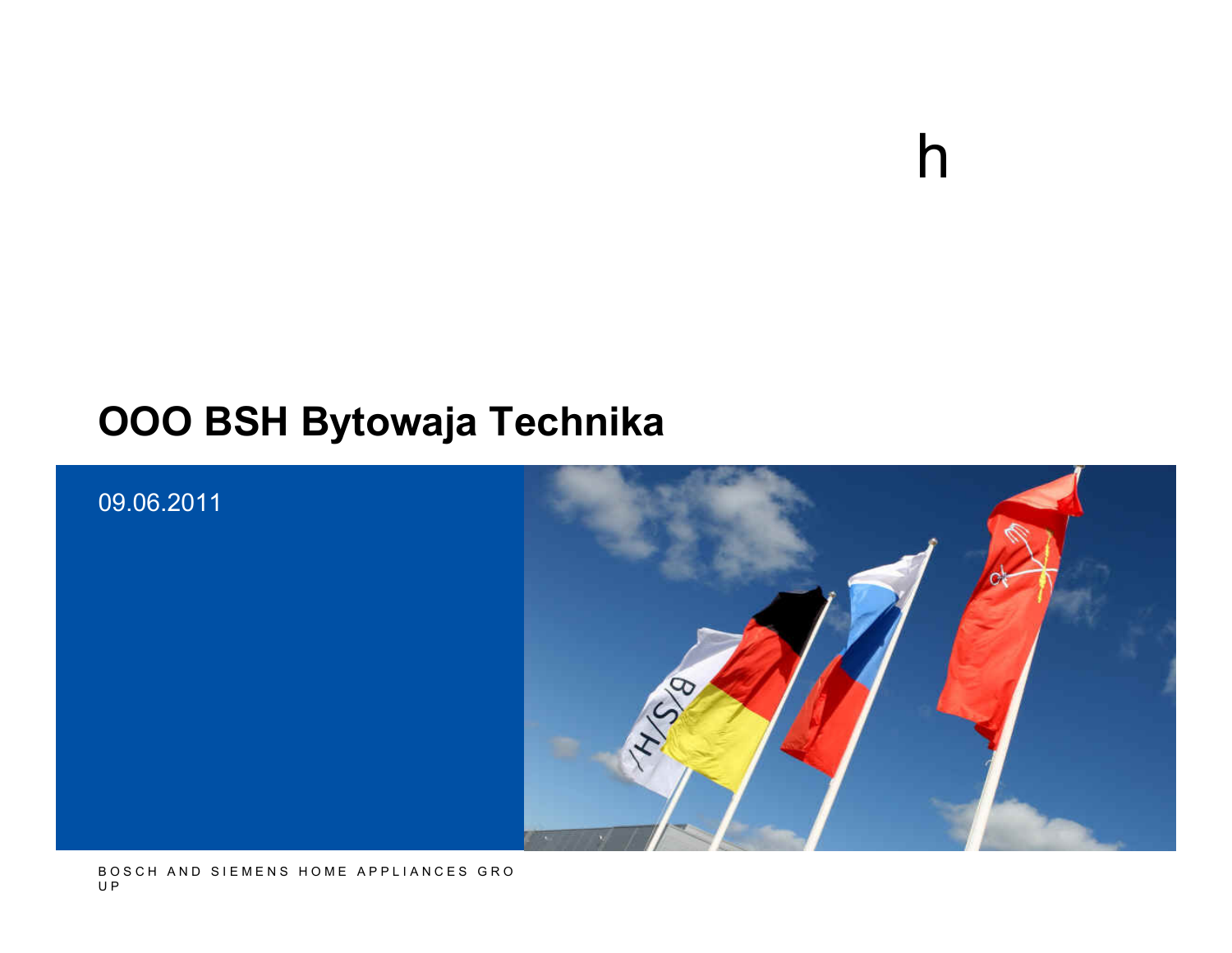#### **BSH-Group: Shareholders**

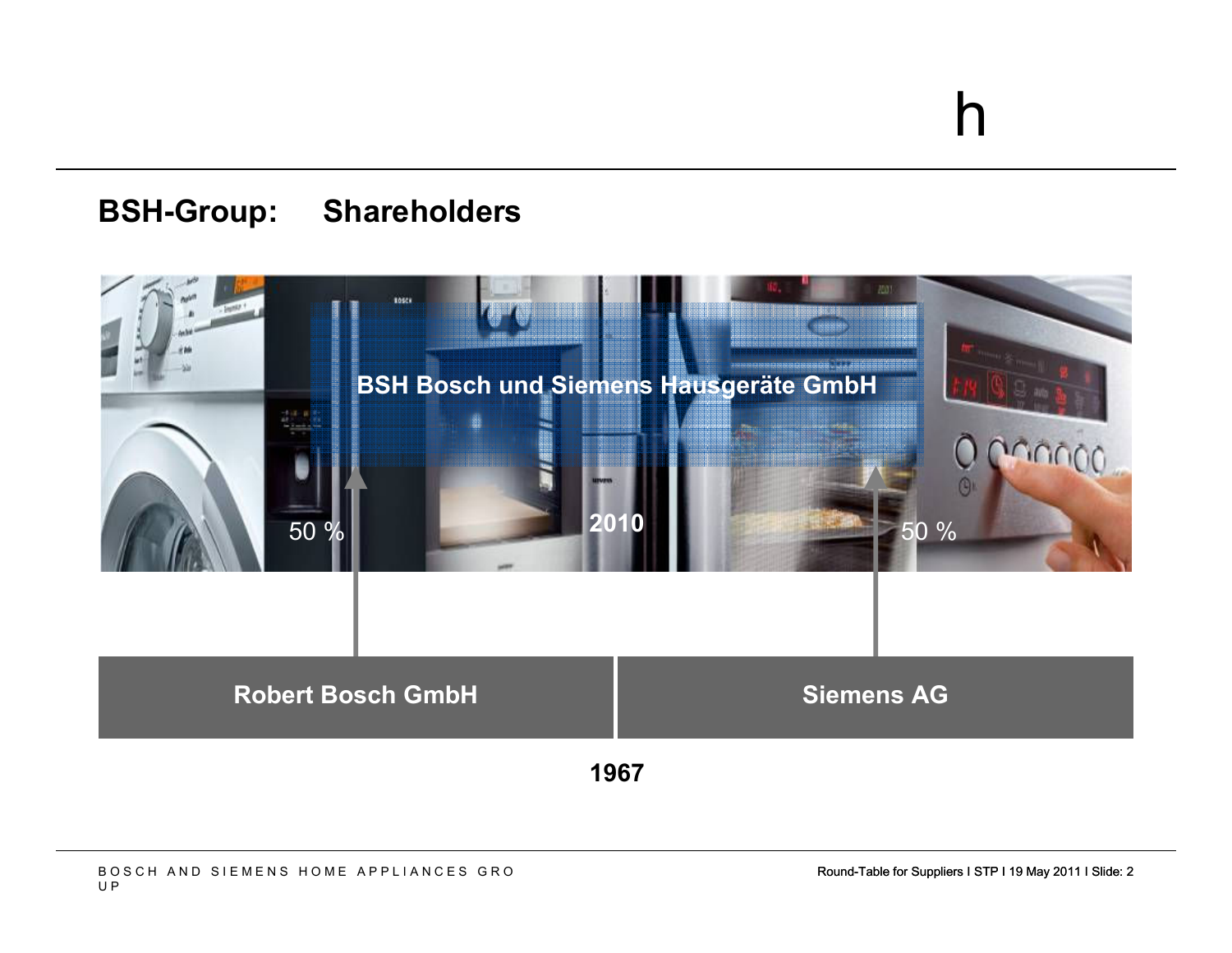### h**CookingRefrigeration/Freezing Washing/Drying Dishwashing Consumer ProductsElectronic Drives and Systems (EDS)**

#### **5 product divisions under the roof of the BSH**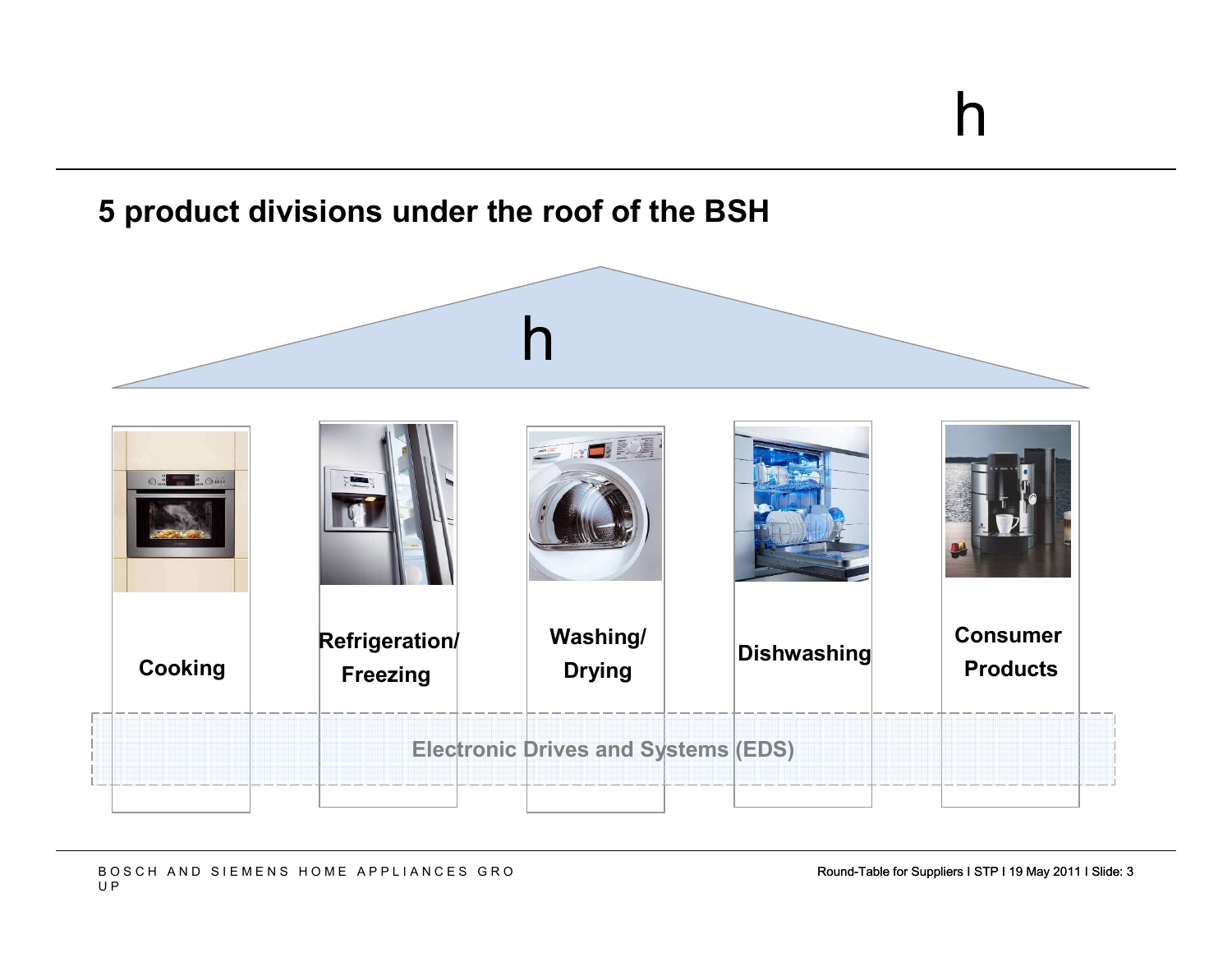#### **BSH-Group: Business at a Glance**

- **Contract Number of brands**: 12
- F. **Number of employees:**  ca. 43,000 worldwide
- F. **Corporate sales in 2010:** 9.1 billion EUR
- F. **Number of companies:** ca. 70 in 46 countries

F.

 **Number of factories**: 41 in 13 countries in Europe, Americas and Asia.~ 40 Millions of home appliances produced p.a.

Multiple **awards** for products and factories



As of Dec. 31, 2009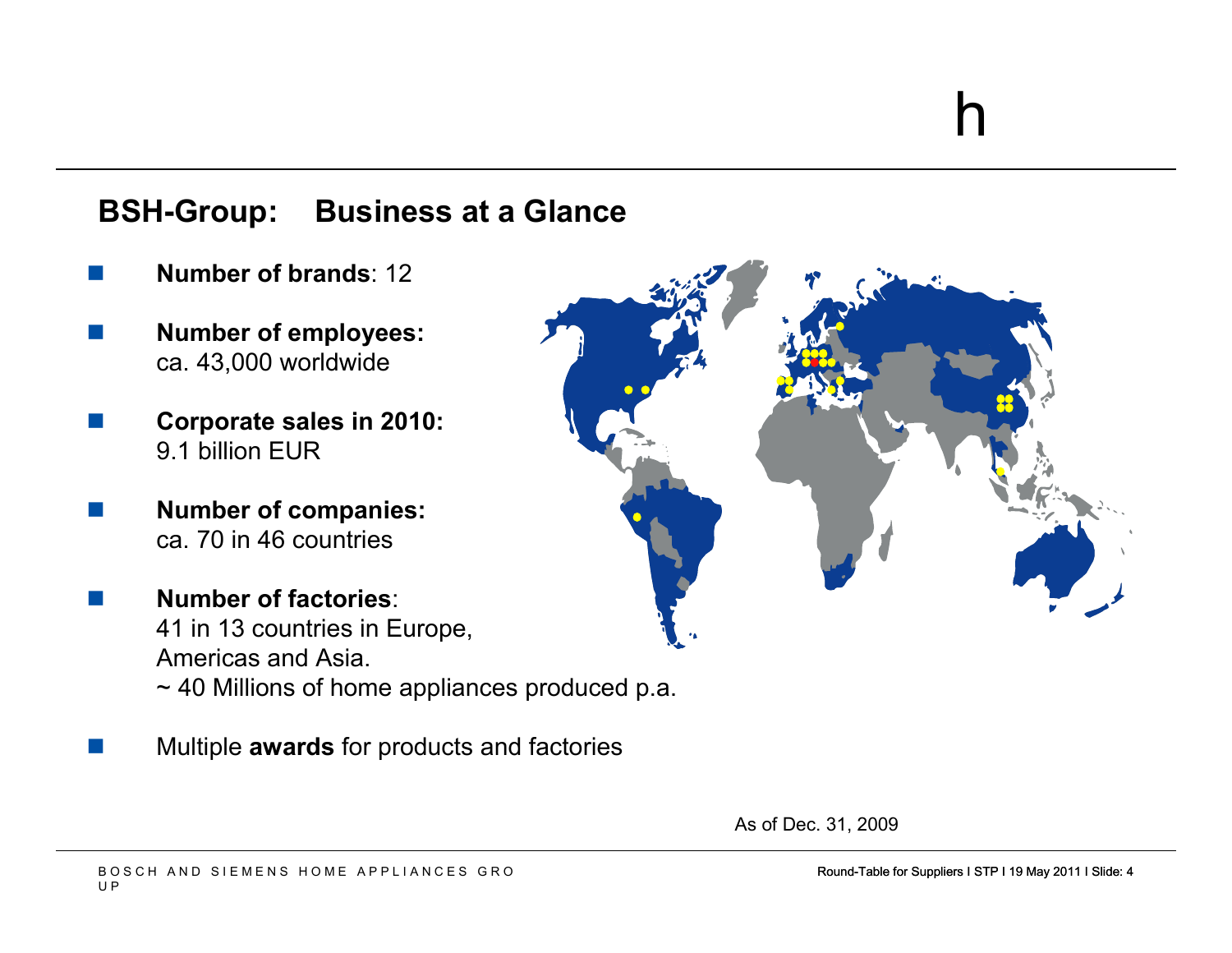#### **Brand Portfolio**

| <b>Main brands</b> | <b>Special brands</b> | <b>Regional brands</b> |
|--------------------|-----------------------|------------------------|
| <b>BOSCH</b>       | <b>GAGGENAU</b>       | <b>Balay</b>           |
| <b>SIEMENS</b>     | $(\bullet)$ if if if  | <b>LYNX</b>            |
|                    | <b>Thermador</b> ®    | <b>PITSOS</b>          |
|                    | Constructa            | <b>PROFILO</b>         |
|                    | <b>VIVQ</b>           | <b>Z</b> Continental   |
|                    | ufesa                 | <b>COLDEX</b>          |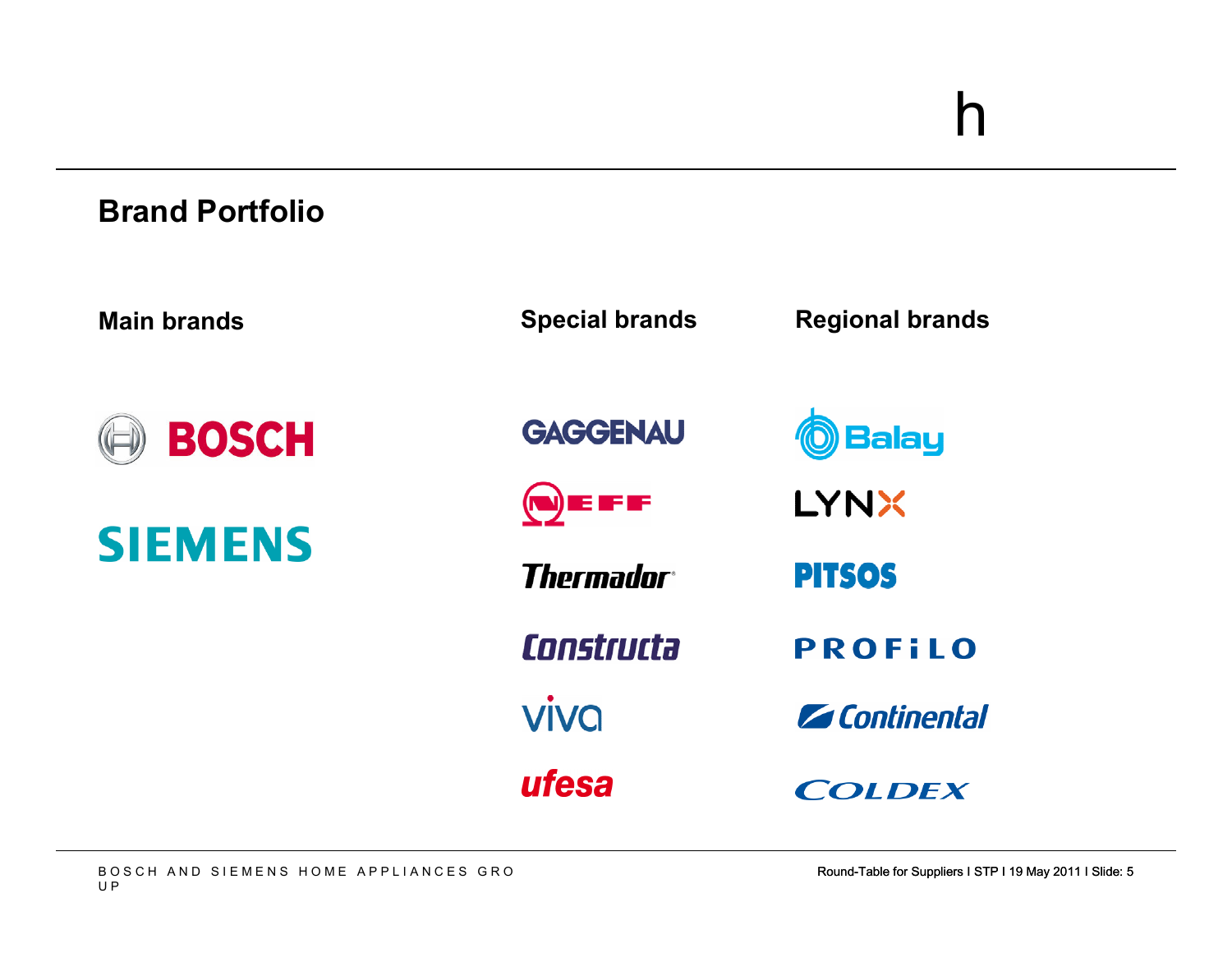#### **BSH location in Strelna -today-**L **Foundation of BSH Bytowije Pribory <sup>21</sup>st March 2005** L **Start of production Cooling 1st Step** Sept. 2007<br>- Production surface 21.000 gm – Production surface 21.000 qmCapacity 250.000 units/year 250.000 units/year - Capacity F **Extension production Cooling Step 2** - Extended surface Extended surface 7.000 qm– Total surface production 28.000 qm28.000 qm Capacity total 600.000 units/year of the state of the 500.000 units/year of the S - Capacity total H. **Logistics Warehouse** - Total surface 20.000 qm H. **Assembly of Washing machines** – Start of production July 2010 - Capacity  $100.000$  units H. **Employees\*** 700 total 520 in productionH. **Building new factory Washing machines** - Capacity Capacity 350.000 units – Start of production June 2012 H. **Total investment till end of 2011** 100 Mio Euro

\* As of 03/2011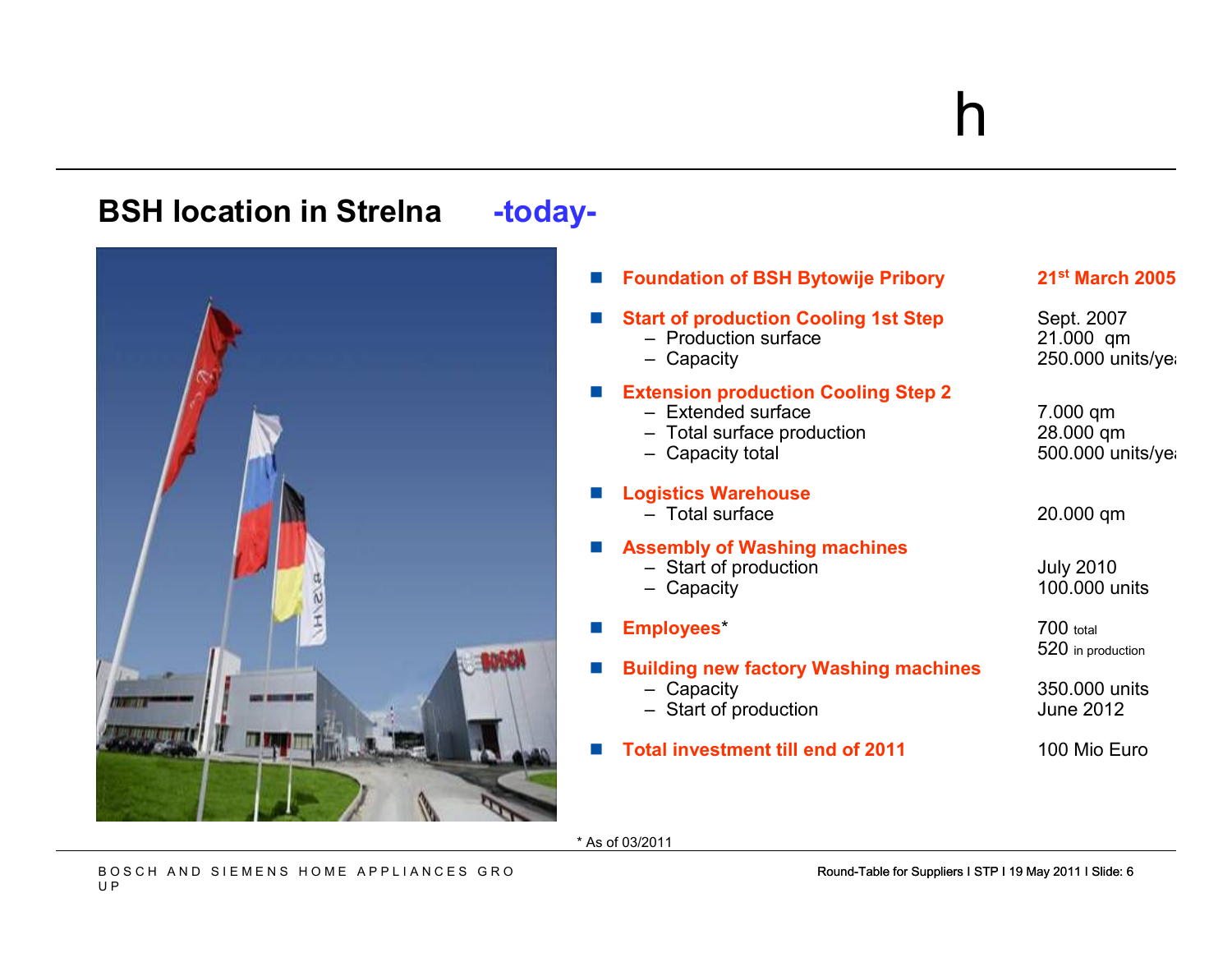### **February 2011**



Round-Table for Suppliers I STP I 19 May 2011 I Slide: 7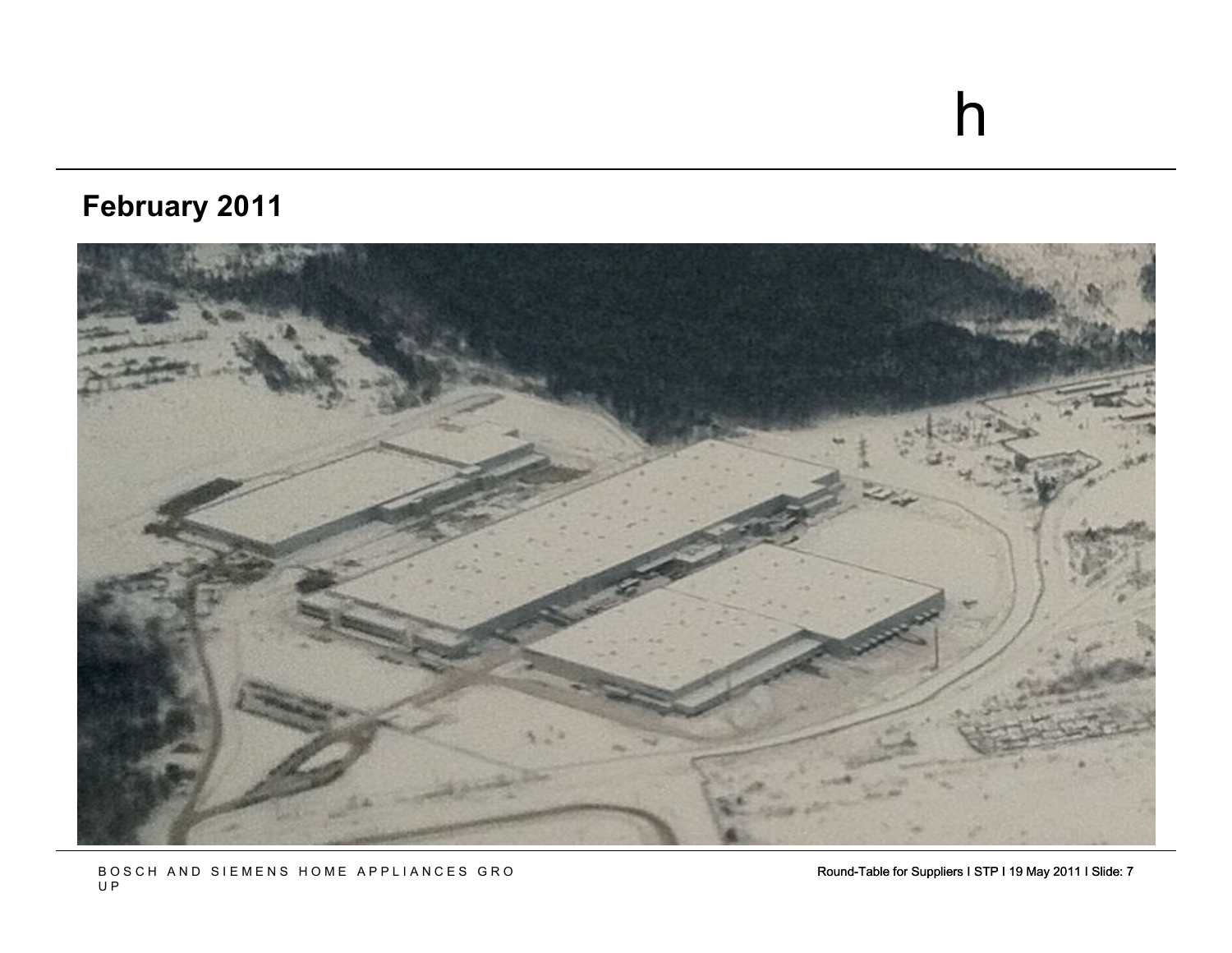#### **Extension of BSHP-RUS**



- F. The capacity increase for the cooling appliance factory up to 500.000 units per year finished 1st July 2010
- $\mathcal{C}^{\mathcal{A}}$ The logistic extension finished 1<sup>st</sup> July, 2010.
- $\sim$  First step of washing machine production with a capacity of 100.000 units per year started 1st July 2010.
- $\mathcal{C}^{\mathcal{A}}$  Second step of washing machine production with a capacity of 350.000 units per year will start

1st of June 2012

 $\mathcal{C}^{\mathcal{A}}$  There are further possibilities for expansion on the site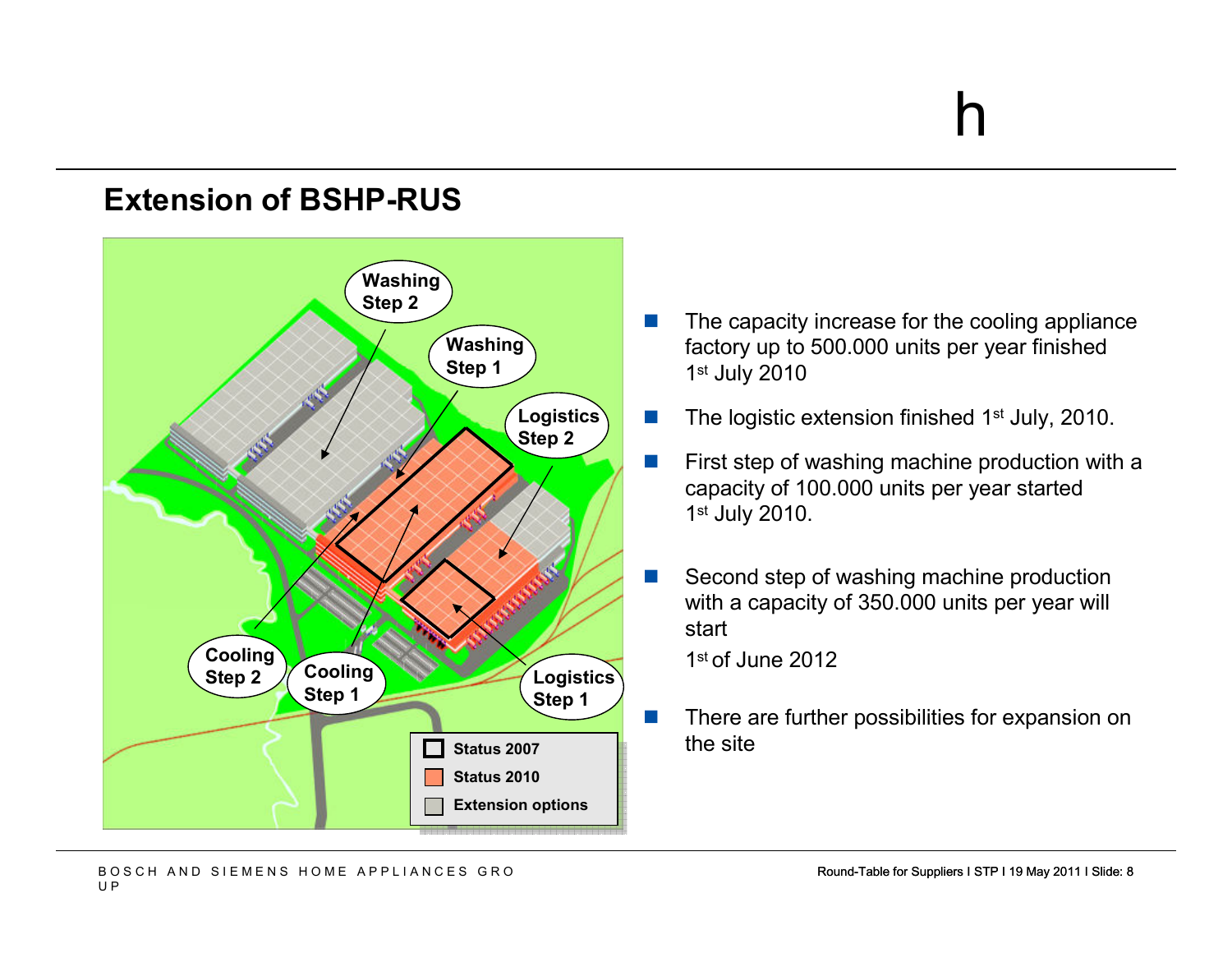#### **We produce Bottom-Freezer refrigerators in St. Petersburg...**

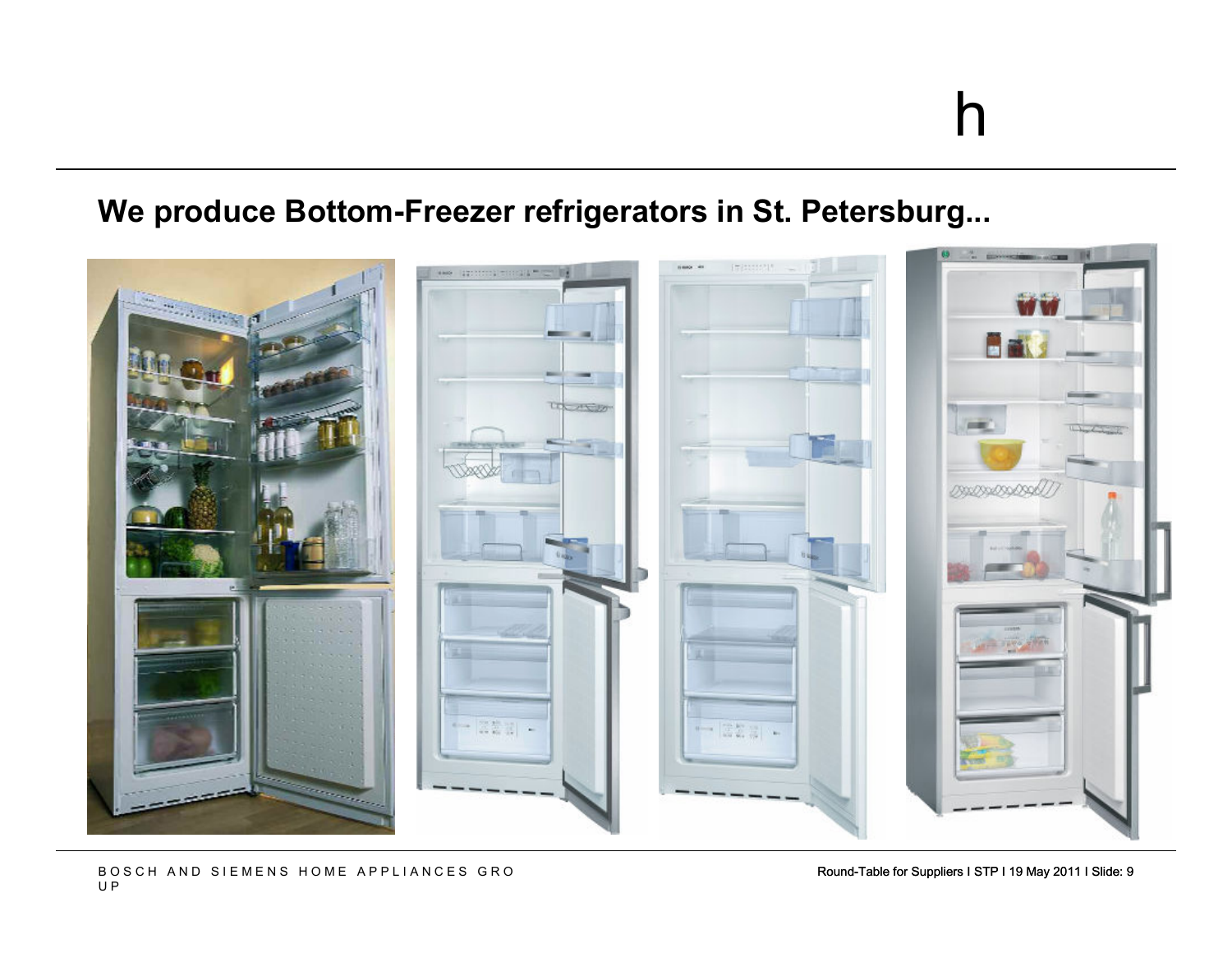#### **SKD Slimline actual 3 VIB's**

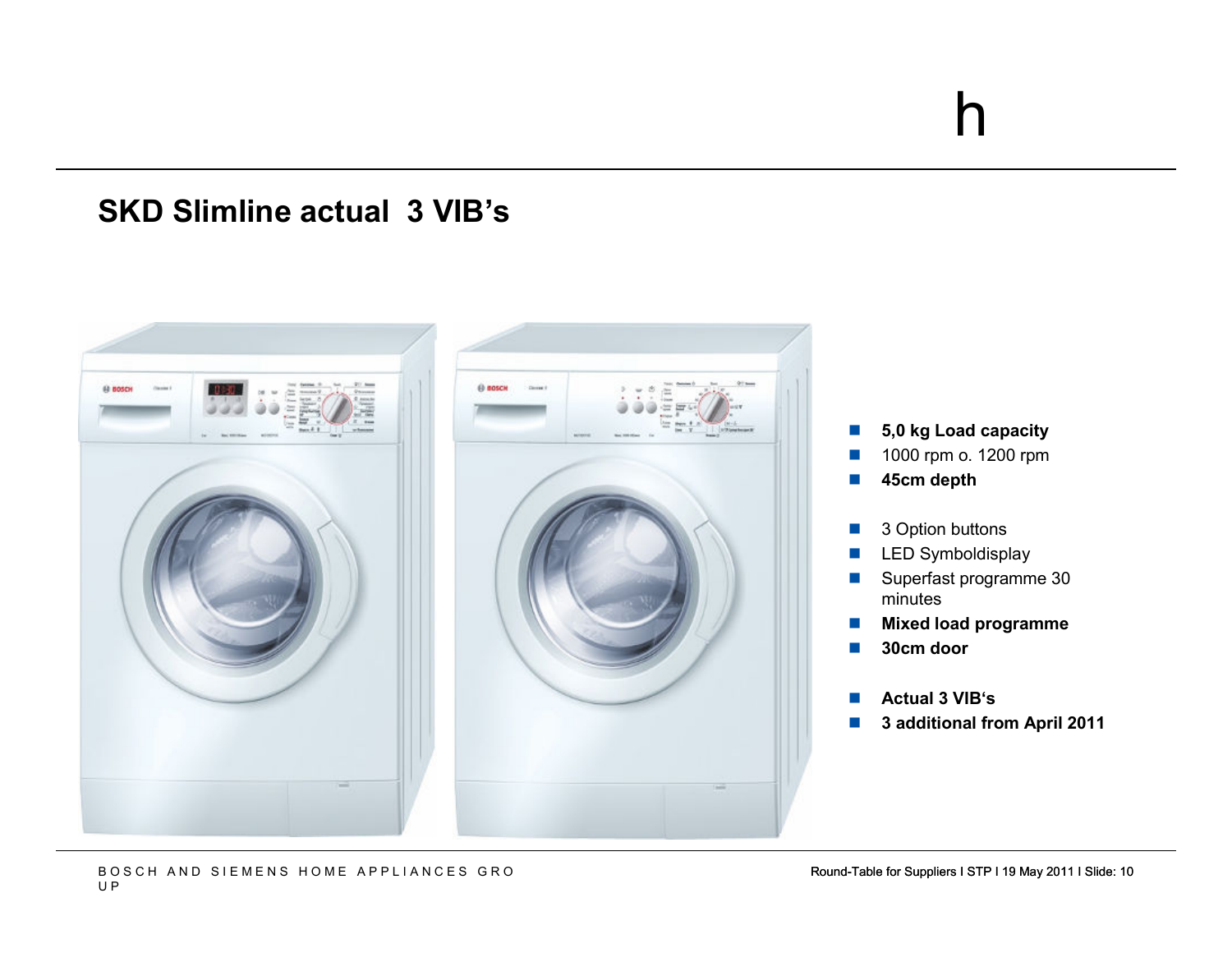#### **BSH factory in St. Petersburg: goals**

Production of high quality appliances under the brand names Bosch and Siemens for Russian market and **developing of local industry through localization** of components for our products

The high quality of our appliances can only be guaranteed through the high quality of the components used in production. We need suppliers who can meet our **high quality** requirements and can supply us with **competitive prices** in the right quantity at the right time

BSH factory goal is to localize a high share of parts, especially plastic, stamping and rubber parts because:

- these are parts with high number of different variants<br>these are esemptic and cannitive parts and therefore
- these are cosmetic and sensitive parts and therefore have a high risk of damage<br>during transportation during transportation
- these are fairly large parts and would generate high logistics costs if they are<br>delivered from for avay. delivered from far away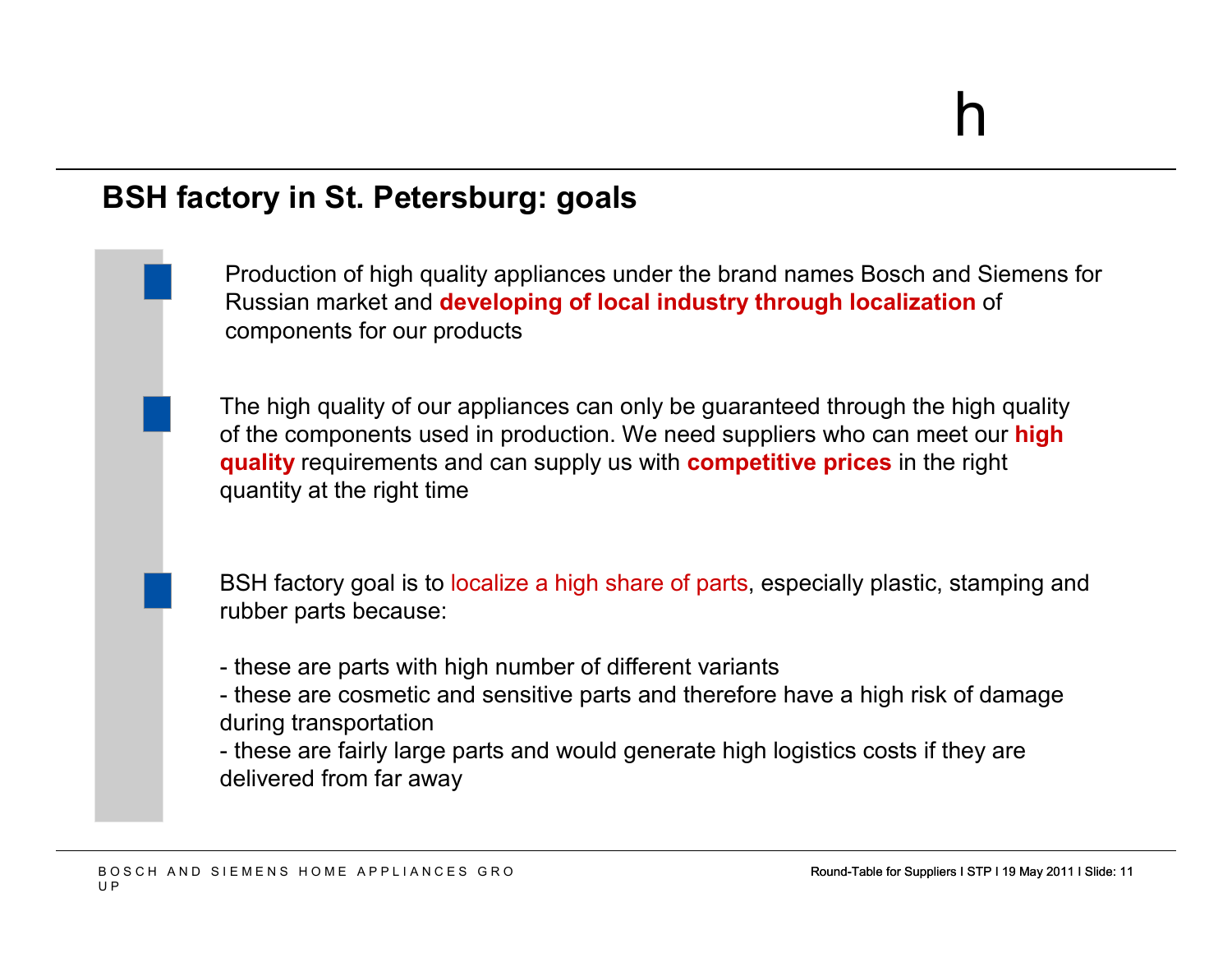#### **BSH Requirements for large scale series suppliers**

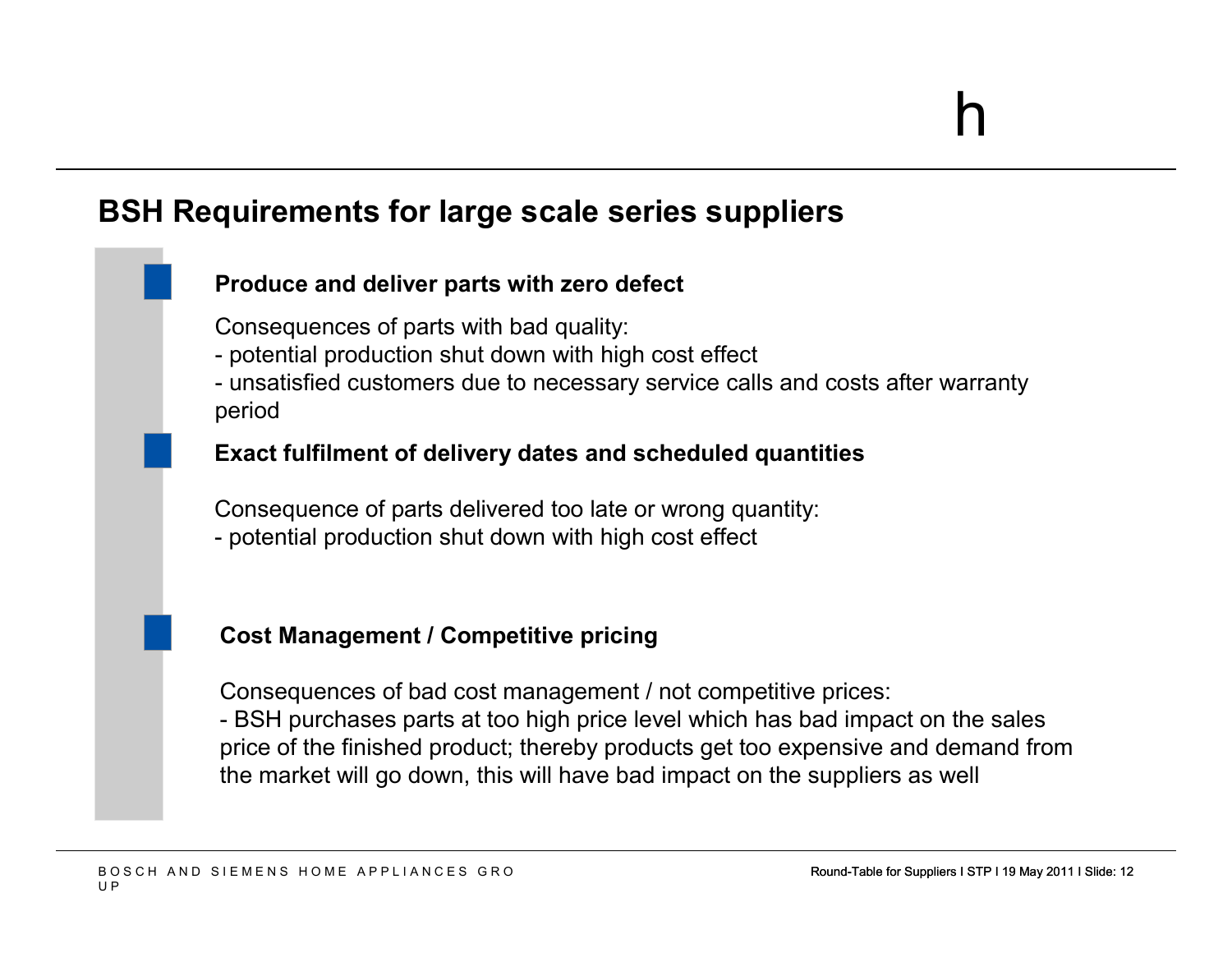#### **Basic procedure to become a supplier for BSH**

|                                                                                |            |                           | <b>Activity</b>                                  | <b>Explanation</b>                                                                                                                                                        |
|--------------------------------------------------------------------------------|------------|---------------------------|--------------------------------------------------|---------------------------------------------------------------------------------------------------------------------------------------------------------------------------|
| months<br>$\boldsymbol{\mathsf{N}}$<br>$\blacktriangledown$<br>п<br><u> LO</u> |            | <b>NDA</b>                | <b>Non Disclosure Agreement</b>                  | ■ Non disclosure agreement for data exchange<br>with business partners                                                                                                    |
|                                                                                | Phase      | <b>RFI</b>                | <b>Request for</b><br><b>Information</b>         | <b>Supplier self assessment</b>                                                                                                                                           |
|                                                                                |            | <b>Quick scan</b>         | <b>Supplier Quick Scan</b><br><b>Radar Audit</b> | to evaluate risks and opportunities of new suppliers<br>which have to be considered before starting<br>sourcing<br>activities the Quick Scan will not substitute a 2 days |
|                                                                                |            | <b>RFQ</b>                | <b>Request for Quotation</b>                     | <b>Audit</b><br>■ Quotation including detailed cost breakdown                                                                                                             |
|                                                                                | Phase      | <b>Audit</b>              | <b>Process Audit</b>                             | ■ Performing of a detailed 2 days process<br><b>Audit</b>                                                                                                                 |
|                                                                                | ▀<br>Phase | <b>Supplier fixed&gt;</b> | <b>Supplier</b><br>selection/decision            | ■ Supplier selected and fixed based on the<br>"Decision<br>Matrix for supplier selection (PAT)"<br><b>Frame Purchase Agreement</b>                                        |
|                                                                                |            | <b>Contract</b>           | <b>Contract</b><br>signed                        | ■ Quality Management Agreement (QMV)<br>■ Logistic Agreement                                                                                                              |

Round-Table for Suppliers I STP I 19 May 2011 I Slide: 13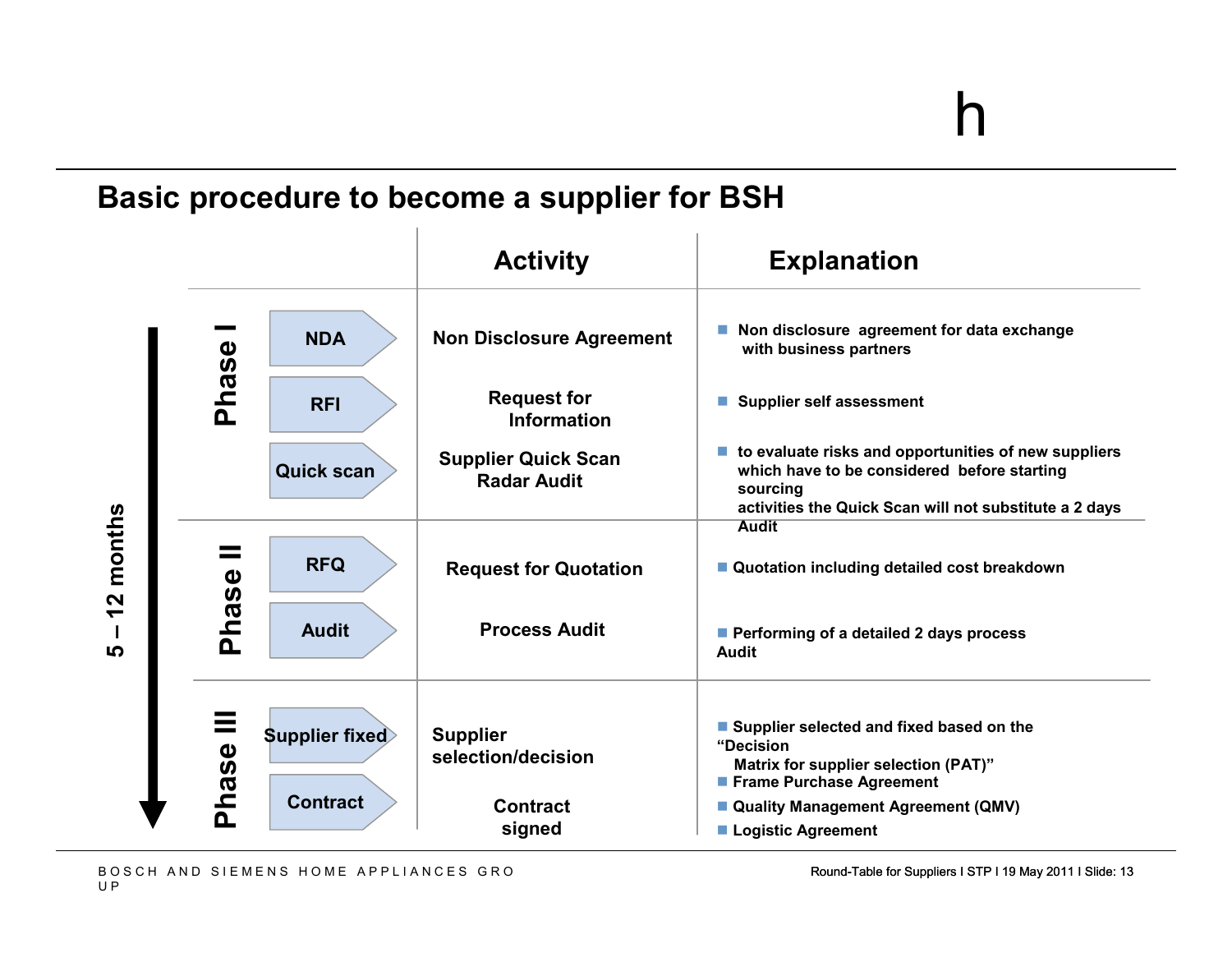

Round-Table for Suppliers I STP I 19 May 2011 I Slide: 14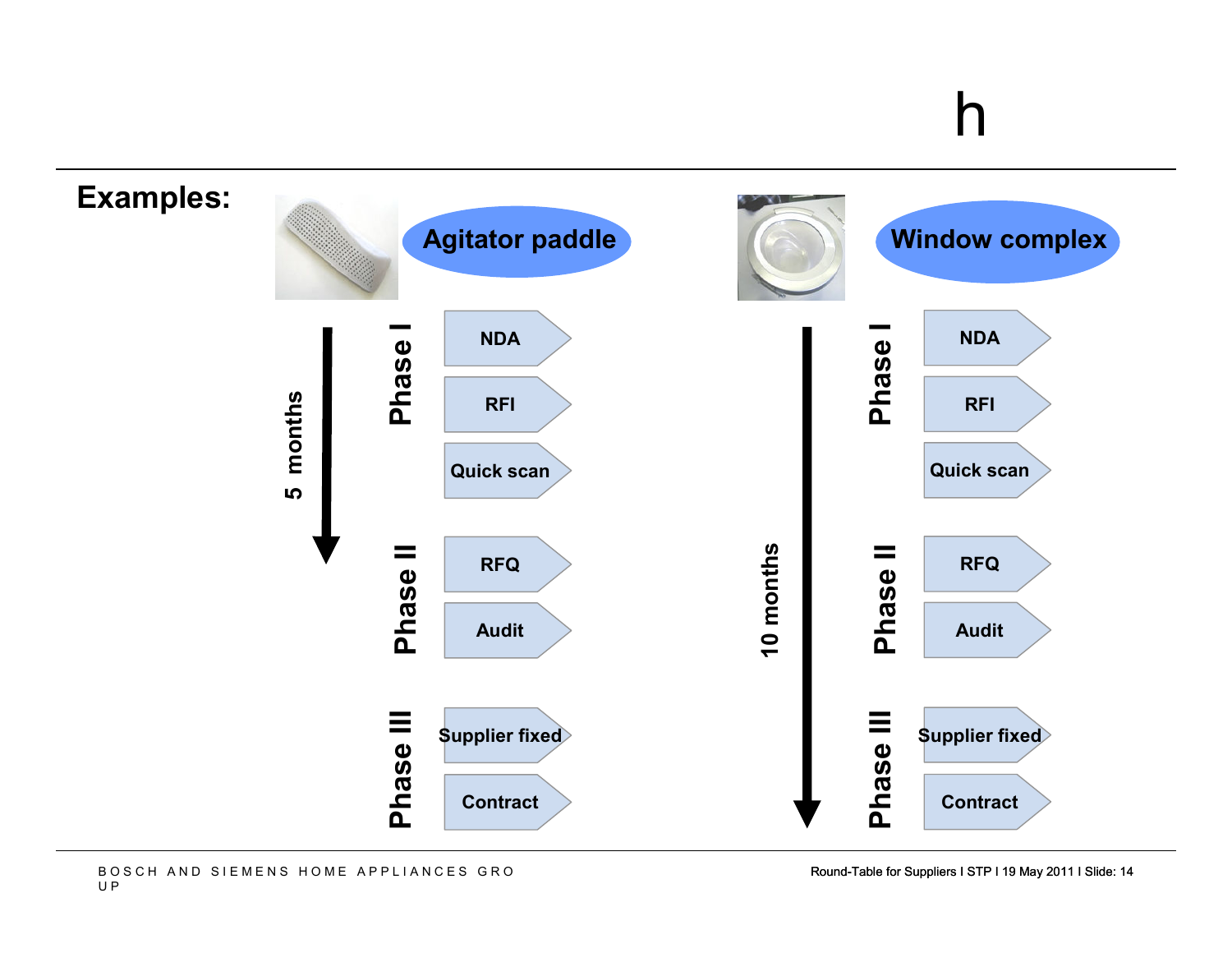## **PW competitors with local production in Russia**

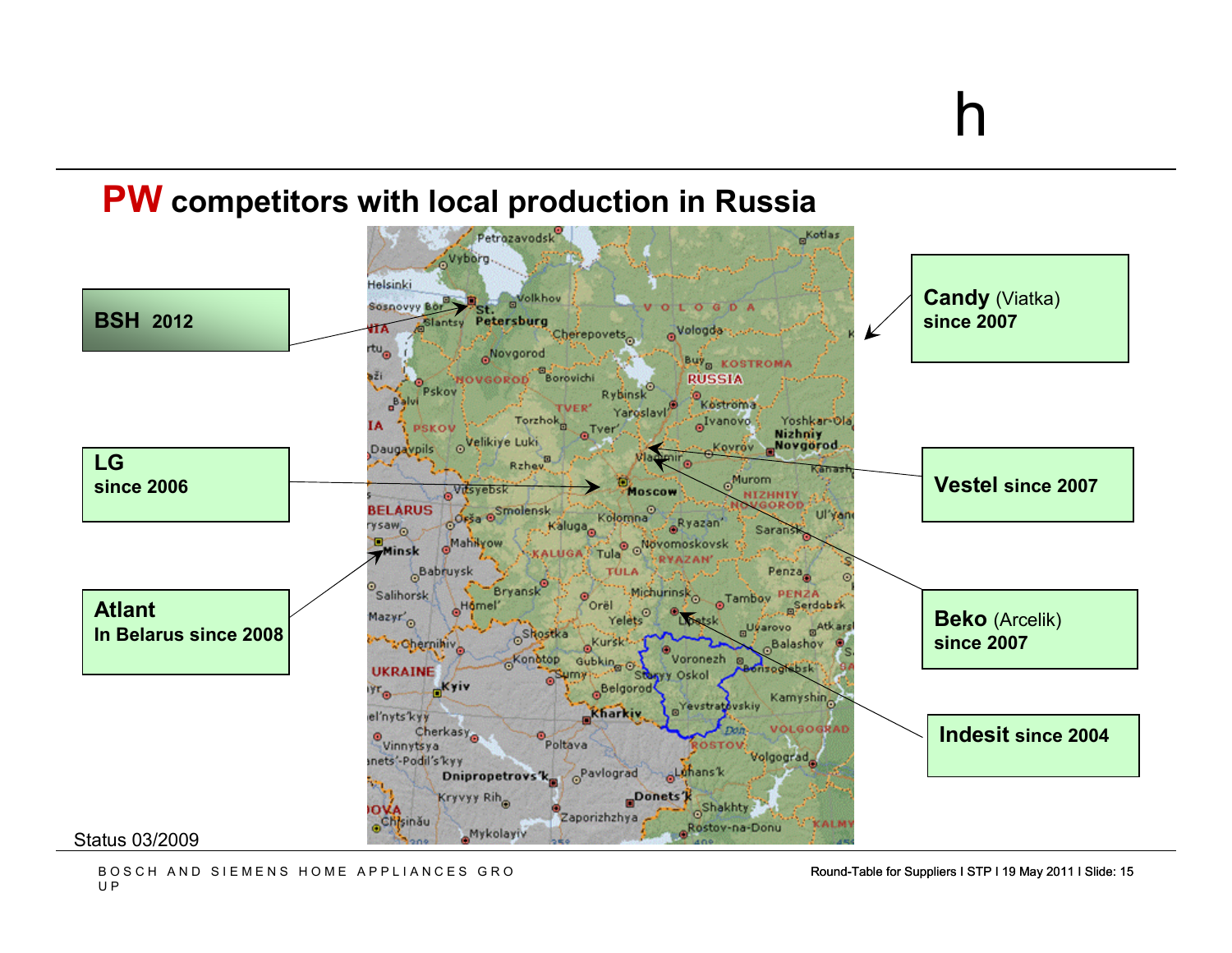#### **Development and localization in Russia.**

### **Raw materials.**

- **There are no some kinds of raw materials of required quality.** 

### **Manufacture.**

- **- Low automation.**
- **- Old equipment.**
- **- Low productivity.**
- **- Big overhead charge**.

### **Customs duties.**

**- Not the clear customs policy.**

**(Customs duties for PCBa is low than for components).**

### **Suppliers**

- **- Market of subcontractors is undeveloped.**
- **- There are few enterprises specialized in production of certain kind of products.**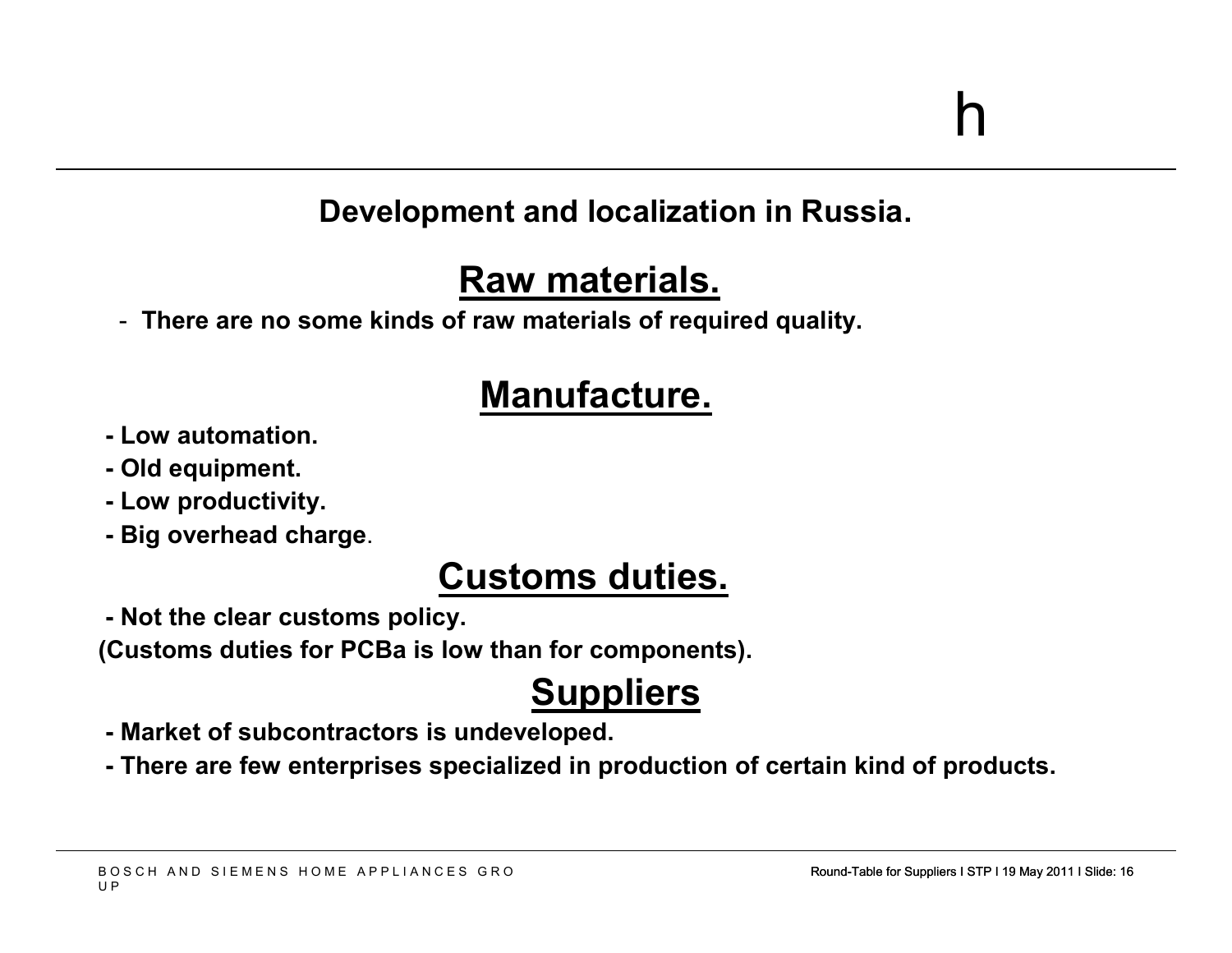#### **Need for localization: Refrigerators**

![](_page_16_Picture_2.jpeg)